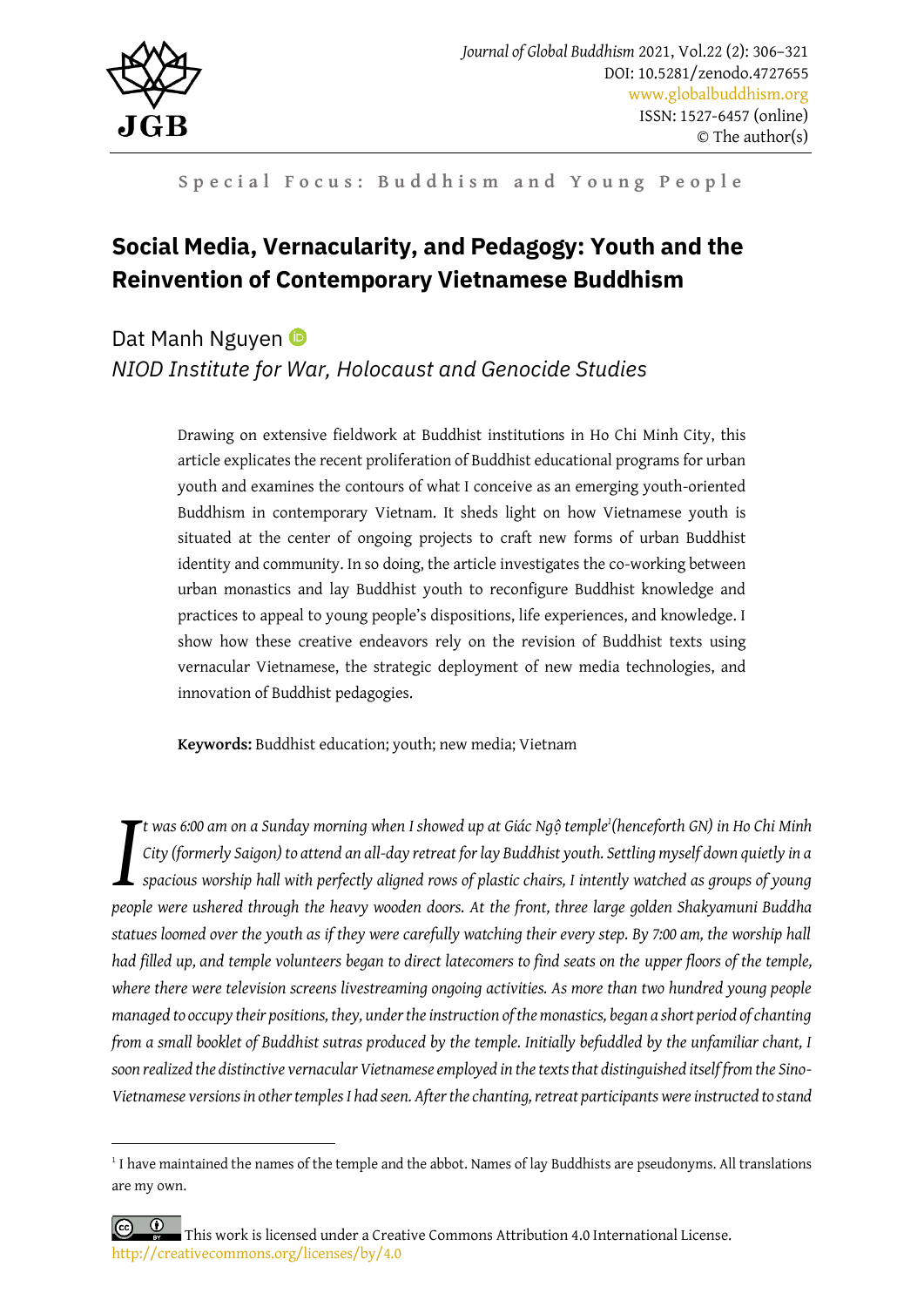*up to welcome the Dharma teacher to the front stage. The Dharma lecture lasted about an hour. Some youth were paying attention; others yawned out of sleepiness from an early Sunday. When the lecture concluded, a young nun and the temple's choir team went up to the podium to attempt to wake up the sleepy crowd. They taught the young people a Buddhist pop song and its accompanying choreography. The music started, and everybody stood up to participate in the singing and dancing. Swaying their bodies and hands side to side, the youth engaged in what looked like collective effervescence.* 

This intriguing scene from the weekend youth retreat at GN in early 2017 would be hard to imagine fifteen years earlier when I was growing up in Ho Chi Minh City. Buddhist temples in Vietnam were (and still are) frequented more often by the middle-aged and the elderly, who come to pray, chant sutras, make offerings, perform meritorious work, and engage in ethical cultivation in the later stages of life (Soucy 2012; Le 2017). Youth's visits to temples were typically limited to the first and the fifteenth of the lunar month or to important festivals, like the Lunar New Year and the Ullambana Festival. The mesmerizing sight of hundreds of young people gathering at GN that early Sunday morning to learn Buddhist teachings, songs, and dances, with guidance from the monastics, captivated me because it was a different kind of youth religious participation from the occasional devotional practices. During my twenty months of fieldwork at GN, as well as other Buddhist institutions and networks in the city, from 2016–2019, I learned that this was not a singular and shortlived phenomenon. Weekend retreats for young adults are one among many emerging Buddhist educational programs as part of the collaborative endeavors between monastics and youth to reconfigure Vietnamese Buddhism.

In this article, I use the case study of the educational programs at GN to shed light on how lay Buddhist youth play an important role in the development of an emerging youth-oriented Buddhism in Ho Chi Minh City.<sup>2</sup> Studies on youth in post-reform Vietnam<sup>3</sup> have mostly neglected youth's religiosity, focusing rather on their professional engagement and consumption culture (Earl 2014; King et al. 2008; Nguyen 2017; see Soucy 2012, Chapter 3 and 5; Swenson 2020 for exceptions). The rise in youth's participation in Buddhist activities I observed during my fieldwork thus calls for an examination of how lay youth participate in the transformation of urban Buddhism and how religion figures in their social lives in contemporary Vietnam. In examining the programs at GN, I contribute to the growing literature that explores lay Buddhist education as a space of interactions and negotiations between youth and monastics about Buddhist identity and community (Fisher 2014; Kim 2016; Kim & Choi 2016; McLaughlin 2019).

I argue that three components are central to the making of lay Buddhist educational programs at GN: the revision and recompilation of Buddhist texts using vernacular Vietnamese, the strategic

 $2^{2}$  In this article, "youth," unless specified, refers to young adults aged eighteen to early thirties, as this was the main population who participated most actively in Buddhist educational programs at the temple.

<sup>3</sup> In 1986, Vietnam underwent a series of economic reforms, resulting in Vietnam's shift from a centrally planned economy to a "market economy with a socialist orientation." The reforms have led to the gradual flourishing of the private sector, access to global socio-economic resources and opportunities, and a new middle-class, but they have also engendered new anxieties (Leshkowich 2006; Schwenkel and Leshkowich 2012).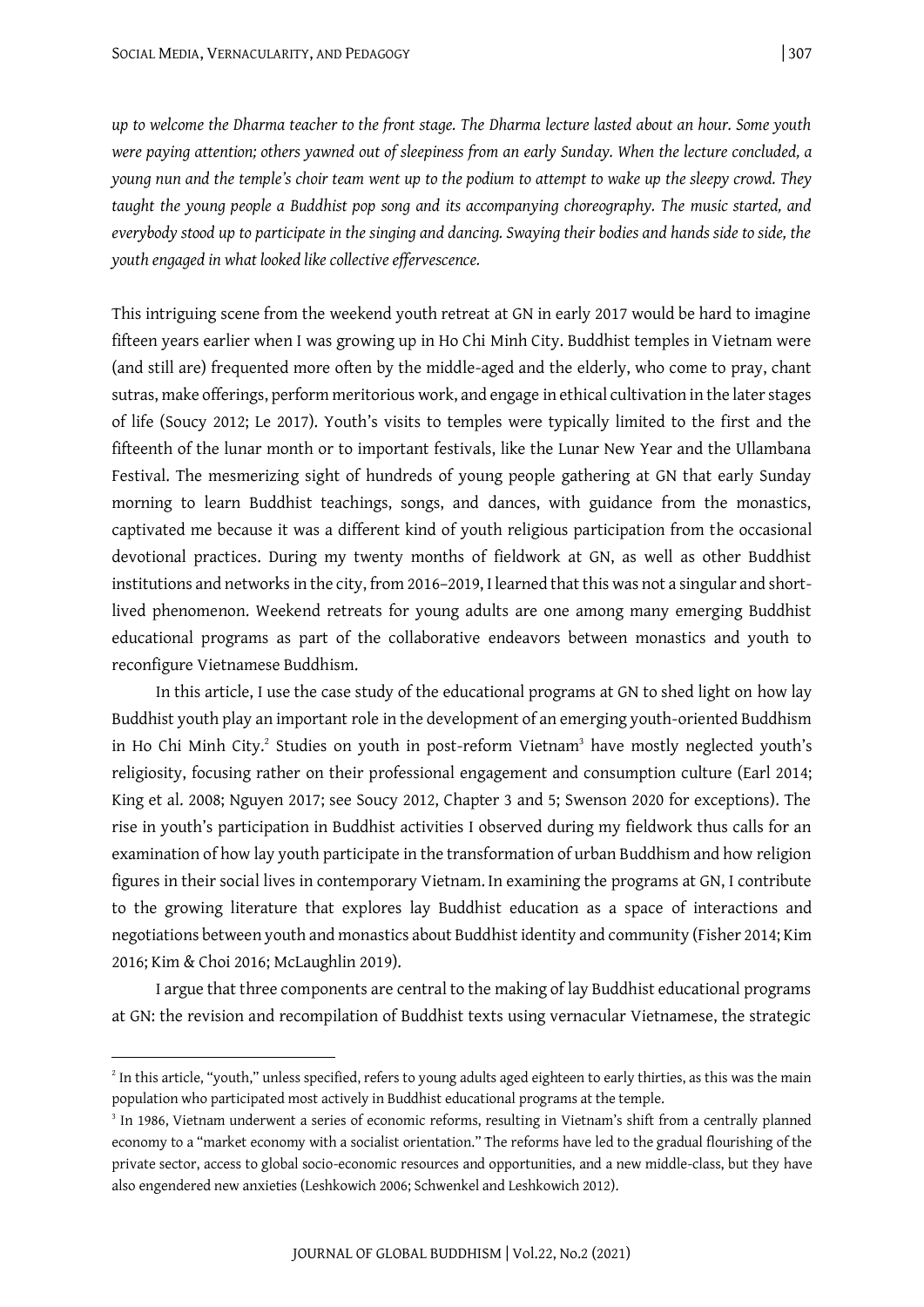NGUYEN | 308

**.** 

deployment of new media technologies, and the innovation of Buddhist pedagogies. Conceptually, these three components form a mutually-reinforcing tripartite that together fashion a Vietnamese Buddhism and Buddhist community that are appealing to the dispositions, knowledge, and life experiences of urban youth. I show how the programs at GN are aimed at creating a new generation of self-reflexive, intellectual young *Phật tử* (lit. "children of the Buddha") who actively participate in the administrative and educational functioning of Buddhist institutions. They exemplify an intensifying effort to implement a large-scale urban religious project that seeks to popularize a modernist<sup>4</sup> vision of Buddhism, one that is youth-driven and cosmopolitan yet no less nationalistic.

Although such a vision of Buddhism resonates with what Alexander Soucy has identified as "reformed Buddhism" in Vietnam, propagated by "the elite, the secular state, and the Buddhist reformers" in opposition to popular, devotional Buddhism (2012: 59), I argue that the emerging youth-oriented Buddhism in Ho Chi Minh City should not be characterized strictly as "elite," nor should many of the young Vietnamese participating in its construction be considered as such. While most young people at GN were pursuing or had finished higher education, they came from various socio-economic backgrounds, with different levels of social power. As Thomas Tweed argues, scholars of religion, since the 1960s, in focusing on "everyday religion" of ordinary people, have oftentimes perpetuated the binary between "elite" and "popular" by privileging the latter element and neglecting the interplay between institutional elites and regular followers (2015: 376–379). Taking cue from Tweed's notion of "vernacular intellectualism" that calls for a consideration of how "ordinary devotees" contribute to "the realm of ideas" (2010: 284), I elucidate in this article how certain modernist articulations of Buddhism resonate with the socio-cultural and spiritual aspirations of urban youth, and how many young Vietnamese have increasingly participated in the formulation and implementation of lay Buddhist education.<sup>5</sup>

I will first situate the emerging form of lay Buddhist education in Ho Chi Minh City in the sociopolitical context of southern Vietnam, highlighting the religious history and social conditions contributing to the creation of the educational campaign at GN. Drawing on the perspectives of youth and monastics from interviews and participant observation, I will then analyze the three elements constitutive of the temple's programs. Finally, I will conclude by showing how the temple's agenda for lay Buddhist education forges a new Buddhist identity and community in post-reform Vietnam.

<sup>4</sup> In using the term "modernist" here, I follow David McMahan's general articulation of "Buddhist modernism" in which Buddhism is portrayed as a world-affirming philosophical and ethical tradition compatible with science and modernity (2008).

<sup>&</sup>lt;sup>5</sup> This is not to say that in Soucy's studies of Buddhism in Hanoi, lay Buddhists are excluded from the reformed/institutional view of Buddhism propagated by the religious elites. As Soucy shows, many Vietnamese, particularly men, in their later stages of life, turn to Buddhist learning and orthodoxy as a way to practice selfcultivation and perform authority (2012; Chapter 9). In his investigation of Trúc Lâm Zen and Sùng Phúc Monastery in Hanoi, Soucy documents how the monastery has propagated Buddhism as form of "total practice" among the laity, including young people, by offering meditation programs, Dharma lectures, daily Penitence ritual, and Buddhist weddings (2017b: 155–157).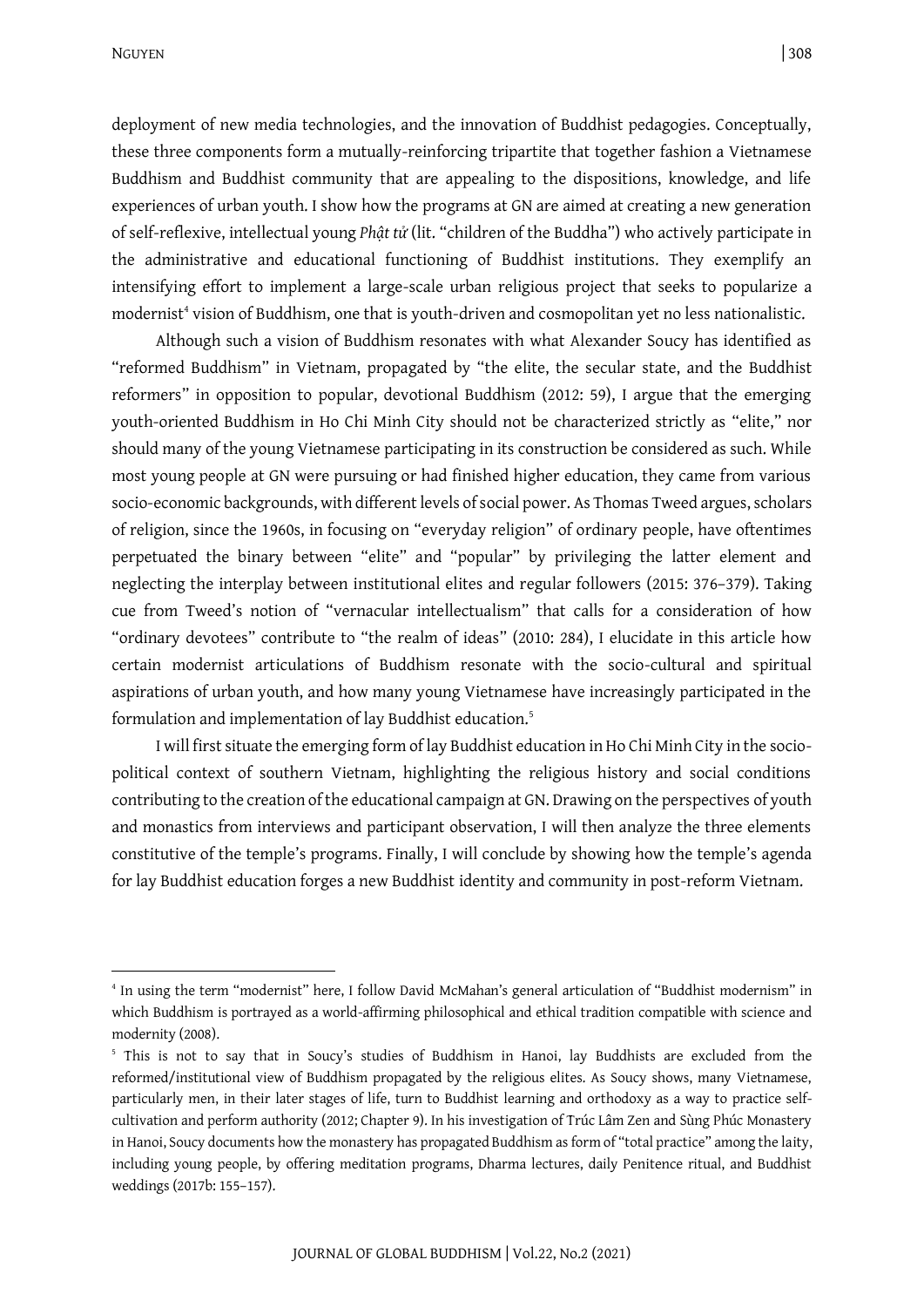$\overline{a}$ 

## **"Erasing Dharma Illiteracy:" A Paradigm for Urban Vietnamese Buddhism**

At GN, the formal study of Buddhist teachings is emphasized. This comes out clearly in an encounter I witnessed between the temple's abbot and a young lay woman. The woman from Hanoi was traveling to see her friends in Ho Chi Minh City when she paid GN a visit. Donning a maroon shirt with the mantra Aum mani padme hūm in yellow Tibetan scripts, the woman asked the monk whether GN incorporates Tibetan practices in its programs. No, the abbot replied in a resolute tone and patiently explained that at his temple, Buddhists are encouraged to learn "original" Buddhist teachings found in the Pali *Tipiṭaka* and the *Āgamas*. He then averred that while Tibetan Buddhism draws on core Buddhist teachings, Tibetan lamas and their followers tend to emphasize the efficacy of tantric practices, without proper attention to the Buddha's teachings and their applications to society. Upon hearing this, the woman turned uneasy, claiming that she owed her dedication to Tibetan Buddhism to her *duyên* ("predestined affinity," Swenson 2020: 76) <sup>6</sup> with the tradition.<sup>7</sup> The monk chuckled slightly, telling the woman that it was not because of her *duyên*, but simply because she had not made an effort to diligently read and study Buddhist teachings. He then gifted the woman a copy of the edited volume of Buddhist sutras produced by the temple and suggested that she read through the text.

Central to the design of GN's educational programs is the campaign to "erase Dharma illiteracy" (*xóa nạn mù chữ Phật pháp*). On different occasions, the abbot of GN, Thích Nhật Từ, argued that the majority of Buddhists in Vietnam do not know or understand fundamental Buddhist teachings. In an opening lecture to a group of new students in the temple's basic course on Buddhism in 2017, he painted a dire picture of Vietnamese Buddhism:

Currently, even though there are about 17,000 temples nationwide, the number of temples that organize retreats can be counted on the fingers of one hand. Most temples do not have Dharma classes or organize activities on Sunday. Lay Buddhists who go to temples only stop at praying, chanting, bowing, and doing meritorious work. The consequence of such a method of Dharma promulgation is collective Dharma illiteracy. <sup>8</sup>

<sup>6</sup> In this article on nun ordination in Vietnam, Sara Swenson approaches *duyên* as *nhân duyên*, namely, "the consequences of past-life relationships which cause predestined inclinations toward people, places, things, and preferences in this life" (2020: 76). In my study, monastics and lay Buddhists also treated *duyên* as a "causing condition" that can be cultivated (*gieo duyên*; lit: to sow a *duyên*) in this lifetime to facilitate certain outcomes. Lay Buddhists at GN have described to me the temple's education programs as an effort to sow *duyên* to attract young people to Buddhism.

<sup>7</sup> Interest in Tibetan Buddhism has grown among Vietnamese Buddhists. During my fieldwork, I attended an event at a hotel conference room where the Dalai Lama delivered a lecture to lay Buddhist congregations in Hanoi, Ho Chi Minh City, and Đà Nẵng via virtual conferencing. Many lay Buddhists have also organized trips to visit the Dalai Lama in India.

<sup>&</sup>lt;sup>8</sup> By using the term "illiteracy," the abbot evoked the popular image of the governmental programs to erase illiteracy among the poor and ethnic minorities. These programs dated back to the original campaign initiated by the Communist Party in northern Vietnam in 1945. The literacy campaign was designed to educate the mass in the reading and writing of *quốc ngữ* (Romanized Vietnamese scripts), and it treated the struggle against illiteracy as one of the key pillars of anticolonial revolution (Marr 1984: 184–186).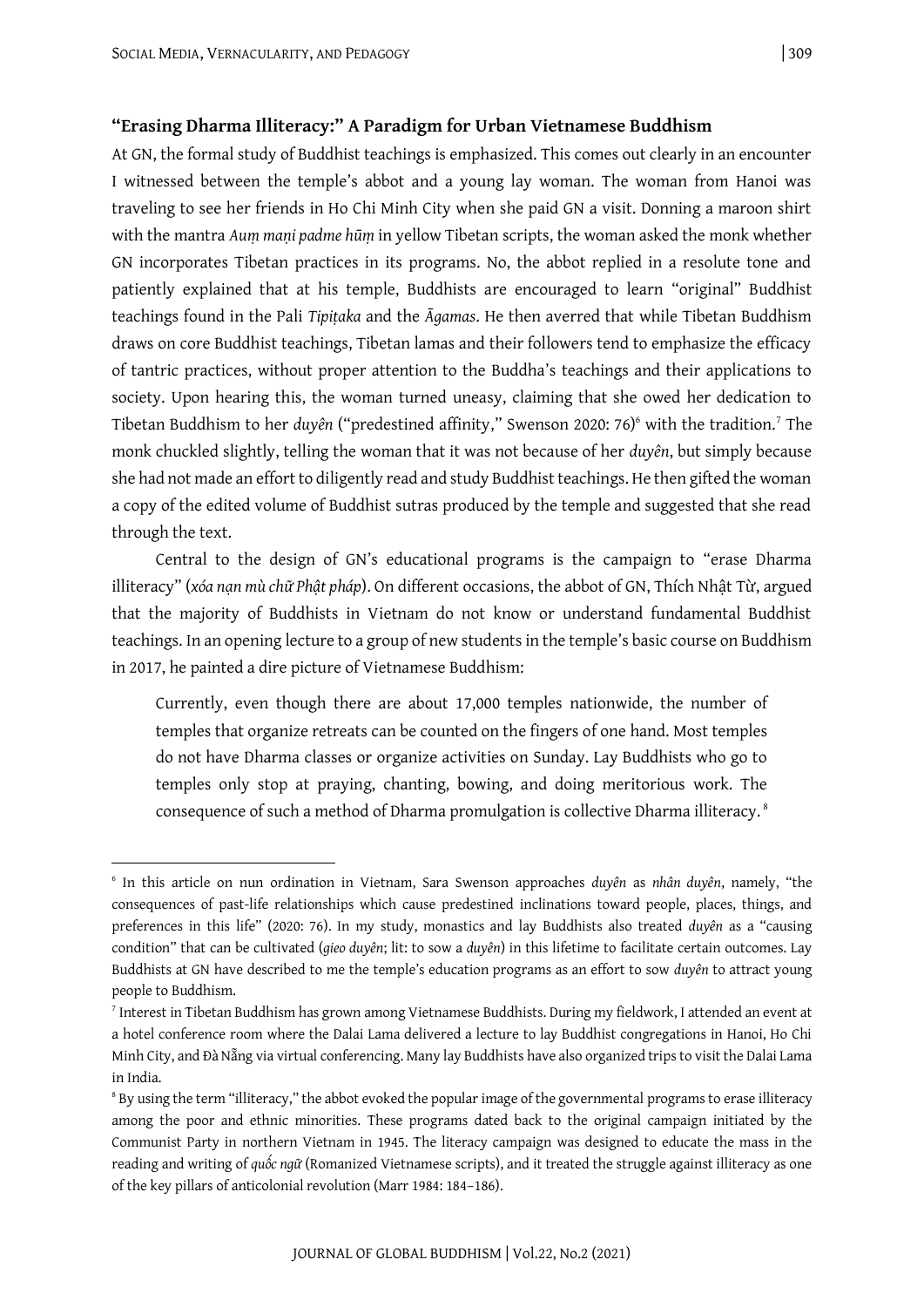NGUYEN 310

He argued that the lack of basic understanding of Buddhism has resulted in many converting to Christianity when being "seduced" or "pressured" by Christian churches.<sup>9</sup> In the same lecture, he suggested that Christian churches are successful because they manage to get their adherents to contribute to their administrative and educational structures, thus increasing the commitment of followers. He then pleaded with the students of the Buddhist class, especially youth, to participate further in the design and implementation of GN's educational programs.

GN's campaign to "erase Dharma illiteracy" thus is predicated on two imperatives. First, the abbot called for a reconfiguration of lay Buddhist education. He contended that the overemphasis on devotional practices at the majority of Buddhist temples in Vietnam, including the chanting of a limited repertoire of Buddhist texts from Chinese Buddhism written in difficult Sino-Vietnamese,<sup>10</sup> has resulted in most Buddhists' approaching Buddhism as a performance of religious beliefs (*tín ngưỡng*).<sup>11</sup> This has led youth and intellectuals to grow indifferent to Buddhism, he opined. As the abbot argued in his publications and different Dharma lectures, Vietnamese Buddhism is strongly influenced by Confucianism and Daoism, on the one hand, and "Patriarch's Buddhism" (*Đạo Phật Tổ sư*) built around Chinese patriarchs' preferential propagation of a few selected sutras and practices, on the other (Thích Nhật Từ 2017, Chapter 5). He thus advocated that Buddhist teachings from the Pali *Tipiṭaka* and the *Āgamas*, especially those focusing on the Four Noble Truths and the Eightfold Path, must be incorporated in lay Buddhist education to present a more holistic and systematic approach to Buddhism.

Second, the campaign emphasizes that for Vietnamese Buddhism to thrive in the future, it needs a new generation of young Buddhists. These young Buddhists should not only have a strong grasp of Buddhist teachings and practices, but also contribute to the promulgation of Buddhism and temples' activities. For the abbot, Buddhist learning and cultivation should be done diligently at a young age because it allows youth to foster good moral habits and develop a deeper understanding of Buddhism (Thích Nhật Từ 2017: 101–103). Moreover, young people play a crucial role in the future of Vietnamese Buddhism, since they possess the knowledge of new communication technologies, educational pedagogies, and popular culture that, as I will show, proves essential to the development of lay Buddhist education.

GN's initiative to reconfigure lay Buddhist education and encourage youth's participation resonates with earlier Buddhist educational projects emerging out of the Vietnam Buddhist Revival

**.** 

<sup>9</sup> For a study of Christian conversion in Vietnam, see Ngo 2016.

<sup>&</sup>lt;sup>10</sup> While different temples incorporate different sutras in their rituals and daily chanting practices, Buddhist sutras commonly used in Vietnamese temples include the Lotus Sutra, the Amida Sutra, the Diamond Sutra, the Kṣitigarbha Sutra, the Heart Sutra, the Śūraṅgama Sutra, the Vimalakīrti Sutra, and the Sutra of Perfect Enlightenment (Soucy 2017a: 185). During my fieldwork, I noticed many temples also used the Medicine Buddha Sutra. The abbot's critique stems partly from the fact that at most temples in Vietnam, lay Buddhists chant, as Soucy observes, not complete sutras but liturgical texts containing sutra excerpts mixed with transliterated Sanskrit *dharani* (2017a: 185).

<sup>&</sup>lt;sup>11</sup> The Vietnamese state and Buddhist institutions often refer to Buddhism as *tôn giáo* ("institutionalized religion") with standardized teachings and practices, and differentiate it from *tín ngưỡng*. For a discussion of this distinction, see Soucy 2012: 31–35. Some Vietnamese monastics, however, have also contested the designation of Buddhism as a doctrinal religion, arguing that it is more of a practical philosophical tradition.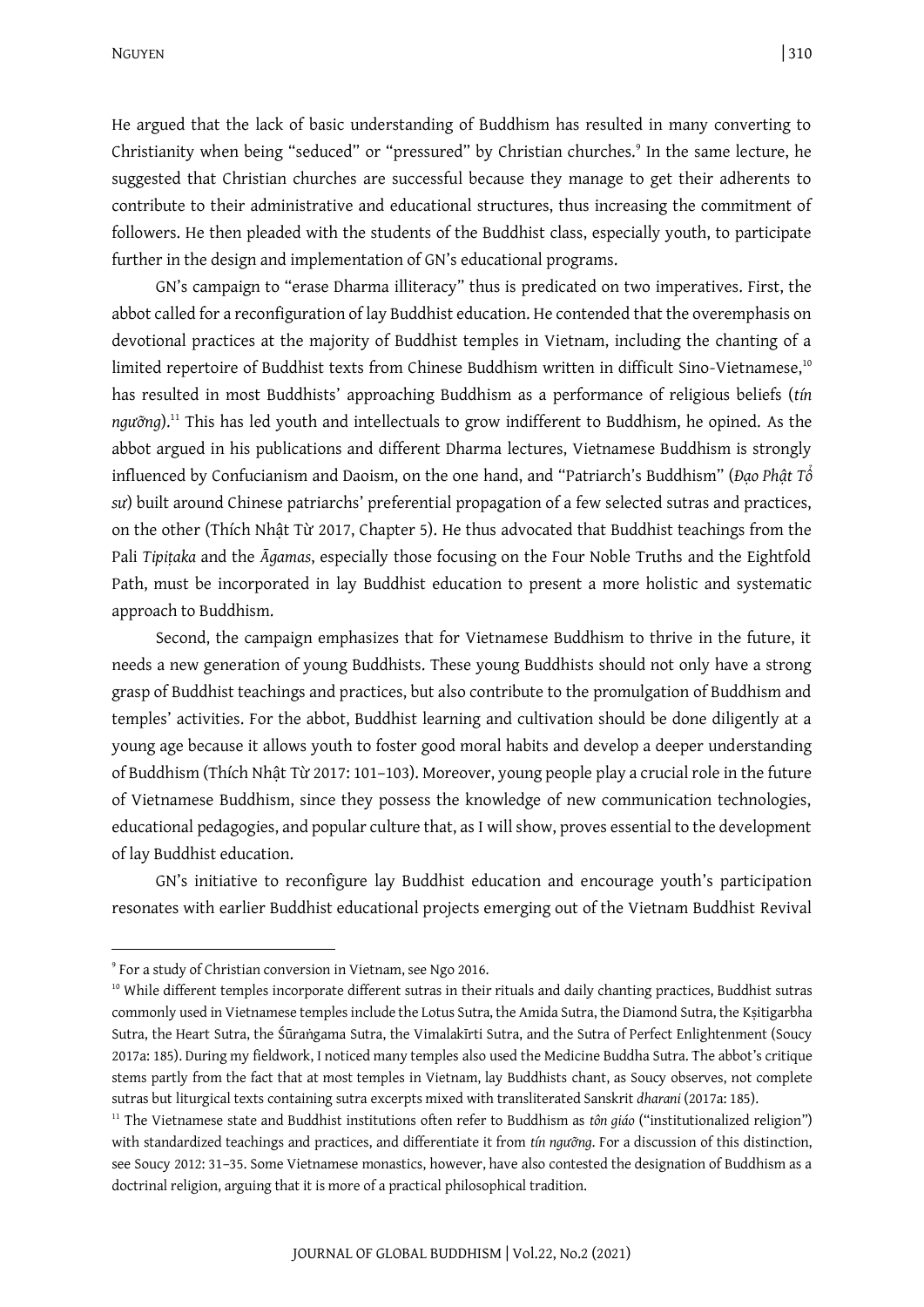movement since the 1920s. Influenced by Buddhist reform movements in other Asian countries, the Buddhist Revival stemmed from, as Justin Ritzinger puts it (2017: 7), both the "push" against and "pull" toward modernization, French colonialization, Christian proselytization, and nationalist revolution (DeVido 2009; McHale 2004). While the movement entailed a myriad of approaches to Buddhist orthodoxy, practices, and identities, many Buddhist reformers stressed the need to revive Vietnamese Buddhism in the fields of education and social activities, crafting a Buddhism that was modernist and socially engaged. From the 1920s to 1950s, there was a proliferation of Buddhist associations across the country dedicated to the study of Buddhism, as well as publication of journals educating lay people how to be proper Buddhists and avoid superstition (DeVido 2007; Ngo 2015).

Buddhist youth education emerged as one of the key imperatives of the Revival. In 1940, for example, the Buddhist Family movement (known officially in 1951 as *Gia đình Phật tử*, commonly translated as "Buddhist Youth Association," henceforth GĐPT) was founded by Dr. Lê Đình Thám and other influential Buddhist monastics, including Thích Minh Châu, who later played a central role in the founding of the famed Vạn Hạnh University. Starting in central Vietnam, GĐPT, by the early 1960s, "became one of the best-organized youth associations in the entire country, with 1,000 units comprising 70,000 young people and 3,000 leaders" (DeVido 2007: 268). The establishment of the Unified Buddhist Sangha of Vietnam in 1964, after the violent Buddhist crisis of 1963 against religious discrimination policies of the government of the Republic of Vietnam under Ngô Đình Diệm,<sup>12</sup> contributed to the further development of Buddhist educational institutions, including Buddhist *Kiều Đàm* kindergartens, *Bồ Đề* elementary and secondary schools,<sup>13</sup> colleges, Vạn Hạnh University, and the School of Youth for Social Service (Thích Nhất Hạnh 1965: 180; 201–208). These Buddhist educational institutions laid the foundation for both monastic and lay education with the formalization of Buddhist curricula and training in social work to provide services to those gravely affected by the raging war.

GN, as I came to learn from the abbot, used to be one of the many *Bồ Đề*schools and served as a center for Buddhist education in Saigon from the 1960s to 1975. When communist forces took over Saigon in 1975, they severely restricted Buddhist training programs through the enforcement of collectivization and mass political re-education. The Buddhist school system was abolished, and in the city, according to the abbot, there were only three temples allowed to provide Buddhist education for monastics in 1979. GN was one of these temples, but the training programs were closed down in 1984 due to political restrictions. It was not until a few years after the establishment of the national Buddhist Sangha of Vietnam in 1981 that lay Buddhist educational activities slowly resumed, mainly in the form of regular Dharma lectures. At GN, this pattern continued until 2015 when, after several years of temple reconstruction, the abbot began to implement a diversity of Buddhist programs,

 $12$  For an analysis of the 1963 Buddhist crisis and the involvement of youth, see Miller 2015 and Nguyen-Marshall 2015.

<sup>13</sup> A report compiled by *Viện Hóa Đạo* (Institute of Dharma Propagation) in 1971 suggested that at these schools, students followed the formal curricula of the South Vietnamese government, with additional courses in Buddhism. In 1970, there were 137 *Kiều Đàm* and *Bồ Đề* schools in South Vietnam, with 58,466 students (Thích Thiện Hoa 1971: 23–24).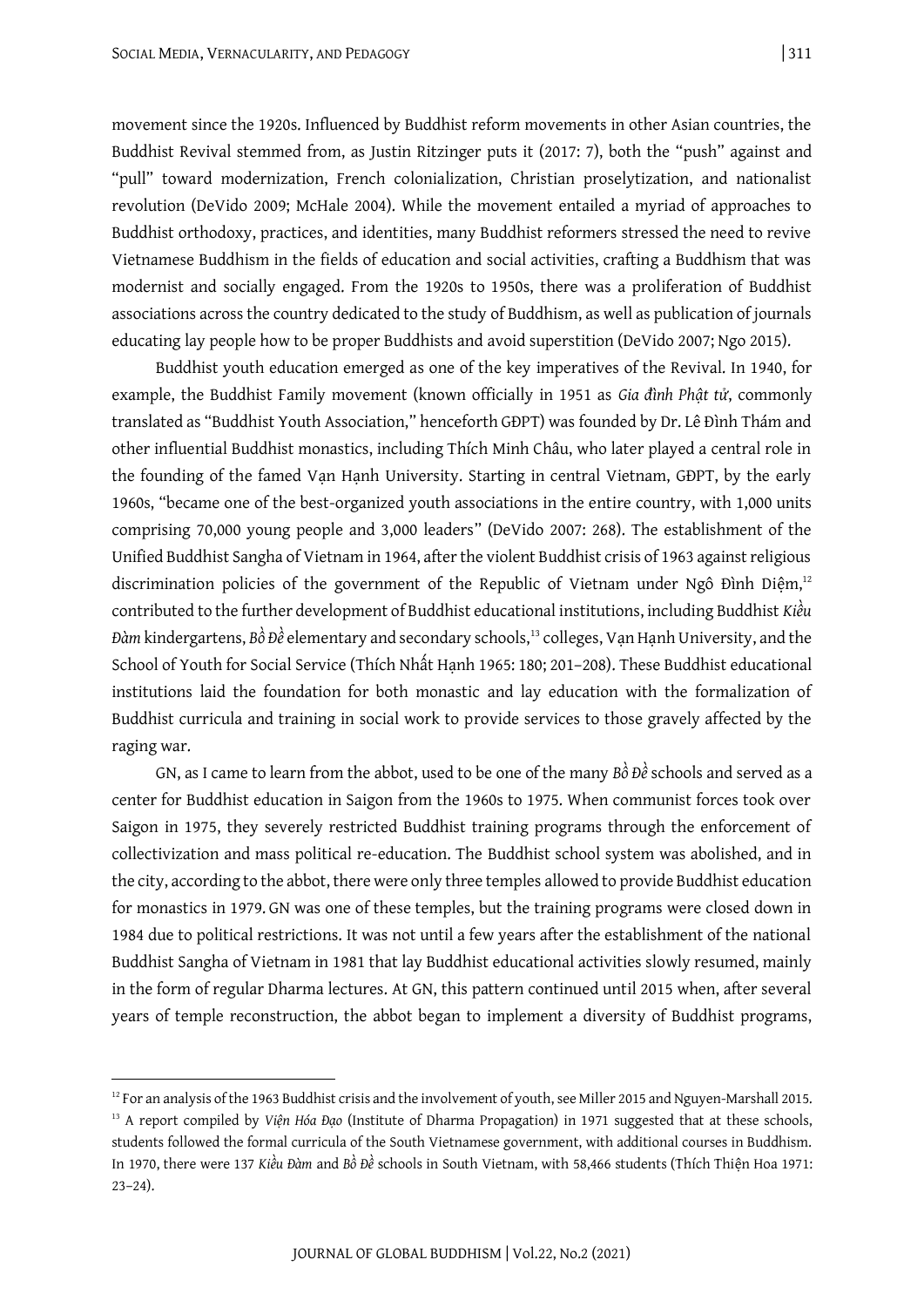NGUYEN 312

including weekend retreats, weekly Buddhist classes, meditation programs, and social engagement activities.

Before I examine GN's educational programs, it is instructive to briefly compare these programs with earlier Buddhist youth educational initiatives, particularly GĐPT. GĐPT is the only pre-1975 Buddhist youth organization that continues to exist in postwar Vietnam. Both GN's and GĐPT's programs share the goals of educating young Buddhists to have a foundational understanding of Buddhist teachings and contribute to the flourishing of society and Buddhism. The main differences, however, arguably lie in their organizational structures and approaches to pedagogies.

GĐPT was originally inspired by the global scout movement, and until this day, its educational programs continue to combine essential scouting skills, knowledge of Buddhist history and teachings, and community services. At GN, while there is an emphasis on Buddhist learning and social engagement, the scout component is absent. More importantly, GĐPT has a hierarchical structure of organization, with young members having to study for a series of exams and complete training camps to move up the leadership positions. Each local GĐPT unit also has to report to the provincial GĐPT sections that are governed by the national GĐPT board. From my observation during fieldwork, the GĐPT tradition remained strong in the central region of Vietnam, particularly in Hue city, while in Ho Chi Minh City, it appeared to be limited to a few temples.<sup>14</sup> This might be partly due to its structure of participation in which members are recruited from a young age and usually from families or temples already connected to the organization. Such a structure stands in contrast to the new Buddhist youth programs at GN and other Buddhist institutions and networks in the city, where the membership structure is more flexible and less hierarchical. In explanation, young people do not need to go through multi-staged training to start contributing to Buddhist programs, while the educational activities and curricula are less standardized, leaving the organizations more open to new adaptations. As I will show, the incorporation of social media and new pedagogies in GN's programs has attracted the participation of a large number of young Vietnamese, including those who have not paid much attention to Buddhism previously.

# **Youth and the Reinvention of Lay Buddhist Education: Language, Social Media, and Pedagogy**

### *a. Language and the Buddhist Episteme:*

**.** 

As mentioned, GN's abbot, Thích Nhật Từ, perceived that one of the obstacles to disseminating Buddhist teachings to the laity is language. Buddhist sutras and chanting texts commonly used in Mahayana temples in Vietnam entail a combination of vernacular Vietnamese, Sino-Vietnamese, and Romanized transcriptions of Sino-transliterated Sanskrit mantras. While a large portion of Sino-Vietnamese vocabularies makes up the daily Vietnamese parlance, Sino-Vietnamese and Sino-

<sup>&</sup>lt;sup>14</sup> According to an article on *Giác Ngộ* magazine, the official publication of the Buddhist Sangha in Ho Chi Minh City, there were 31 GĐPT units in operation in the city in 2019, with 271 leaders and 1,536 members, resulting in each unit having an average of 50 members (Như Danh 2019).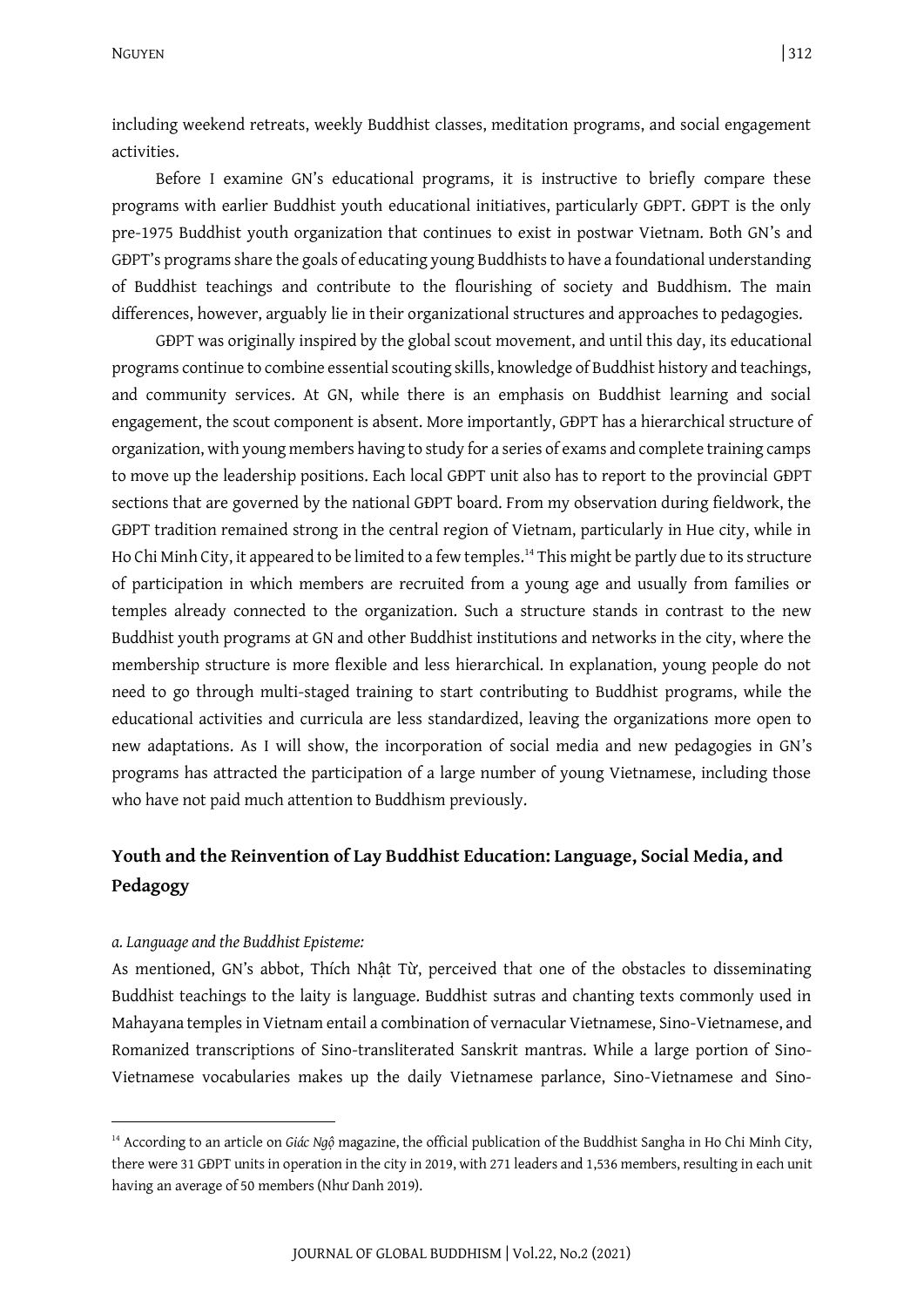transliteration of Sanskrit words can be difficult for most lay Buddhists to comprehend. Despite such linguistic barriers, regular temple goers can recite from memory Buddhist chants and mantras. For the abbot, this is precisely the problem of current lay Buddhist education: too much rote chanting and memorization of Buddhist texts without comprehension of Buddhist teachings.

Consequently, since the early 2000s, upon obtaining his PhD in Philosophy from India, the abbot returned to Vietnam and initiated a comprehensive program to produce newly compiled and translated volumes of Buddhist teachings for the laity. The publications can be divided into a few types: Buddhist sutra and daily chanting books, Buddhist ritual books, books offering practical advice, and academic manuscripts on Buddhism. As a highly educated monk, the abbot has either authored or edited many of these books. One important feature of these publications, particularly the sutra collections and chanting books, is the deliberate usage of vernacular Vietnamese, instead of Sino-Vietnamese. A second is the stronger emphasis on sutras from the Pali *Tipiṭaka*, the early *Āgamas*, and later Mahayana sutras dealing with Buddhist philosophies, morality, and social relations.

The "Buddhist Sutras for Beginners" (2013), the sutra collection edited by the abbot and used for chanting at GN's retreats, for example, includes sutras discussing dependent origination, non-self, moral social behaviors, and the four foundations of mindfulness. Besides being presented in vernacular Vietnamese, these sutras have been condensed, and certain vocabularies updated to the contemporary parlance. Most noticeably, excerpts from popular devotional Mahayana sutras, such as the Lotus Sutra and the Amida Buddha Sutra, are not included in the book. The shift in linguistic medium to vernacular Vietnamese is thus coupled with a restructuring of the textual repertoire for lay Buddhists. In so doing, the abbot distances Vietnamese Buddhism from the "Chinese" religious sphere, while encouraging lay Buddhists to focus more on sutras from the Pali *Tipiṭaka*, the *Āgamas*, and those focusing on social morality and Buddhist philosophies from the Mahayana canon. 15

The linguistic preference for vernacular Vietnamese and the reconfiguration of Buddhist knowledge draw youth's attention to the temple's programs. Thành, a twenty-year-old university student majoring in education, once shared with me that his initial attraction to GN was due to its emphasis on the study of Buddhist philosophy. Growing up in a province in the Mekong Delta, he came to know Buddhism as a "funeral religion." Throughout his school years back home, he was an active leader in the local Ho Chi Minh Communist Youth Union. He hardly ever went to Buddhist temples, except for the new and full moon days with his family. It was not until his first year in university that he stumbled upon the abbot's lecture on YouTube debunking "superstitious" beliefs about ghosts and the dead. Thành suddenly saw Buddhism in a philosophical and scientific light. Fascinated by the abbot's modernist approach, he sought out the temple and became a frequent temple's volunteer. He offered free foreign language classes and assisted with the weekend retreats. He recalled that when he first read the temple's sutra books in vernacular Vietnamese, he was able

<sup>&</sup>lt;sup>15</sup> This does not mean that popular devotional Mahayana sutras are entirely absent from the temple's publications or rituals. The abbot has produced other sutra collections that include Pure Land Buddhist texts alongside with those from the Pali canon, as well as new translations of the Amida Sutra and the Medicine Buddha Sutra with added prefaces instructing Buddhists to read/chant these sutras for ethical cultivation, rather than as a means to be reborn in the Pure Land or receive protection from the buddhas.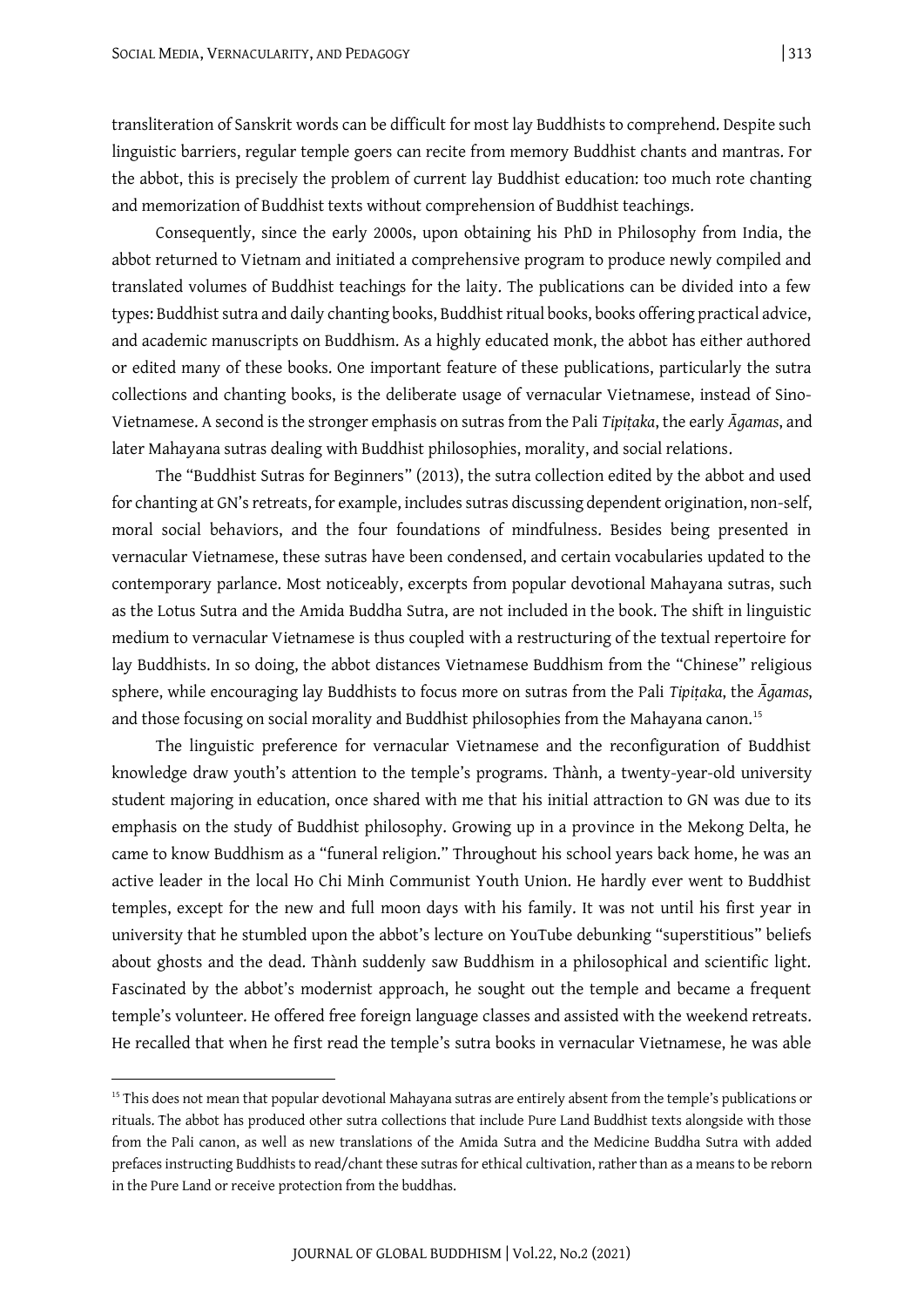NGUYEN 314

to understand Buddhist teachings much clearer. His renewed interest in Buddhism led him to register for a part-time degree program at the Vietnam Buddhist University, to share the modernist vision of Buddhism with his family and friends, while incorporating Buddhist concepts in his classes at the temple.

As James Hoesterey notes, translation is not just about language, but it entails a shift in "the epistemological, moral, and narrative frames" (2016: 75). While written Chinese continues to hold symbolic significance in religious rituals (Soucy 2012: 187), Vietnam's recent geopolitical tension with and wide-spread domestic protests against the incursions of the People's Republic of China into the South China Sea reinvigorate long-standing debate over Vietnamese cultural identity and political sovereignty (Vu 2014). Among Vietnamese Buddhist institutions, the "China question" lends itself to the debate about what constitutes "Vietnamese" Buddhism. For GN's abbot, the strong preference for vernacular Vietnamese as a medium to communicate Buddhist teachings and the recompilation of the Buddhist textual repertoire are central to the endeavor to carve out a more identifiable Vietnamese Buddhism, one with which youth can better engage intellectually and philosophically.

#### *b. Social Media: Changing Methods of Transmission and Piety Disciplining*

Similar to Thành, many young people learn about Buddhism through different social media channels. In Vietnam, urban Buddhist institutions have a strong online presence, as more temples are utilizing social media sites, such as Facebook and YouTube. GN is one of the pioneering temples that recognizes the centrality of social media in Dharma promulgation and social mobilization. Besides its main website, multiple Facebook pages with hundreds of thousands of likes, and YouTube channels that boasted over 497,000 subscribers (as of early 2021), the temple offers mobile applications, allowing anyone to access hundreds of Dharma talks by the abbot and listen to audio recordings of various Buddhist sutras on their smartphones. As these technologies contribute to the creation of a large digital corpus of Buddhism-related materials, they afford a new participatory mode of Dharma learning. Fully understanding the livestreaming functions of Facebook and YouTube, the temple's monastics have taken advantage of these features to live-broadcast the diverse range of activities at the temple, including weekend retreats, Buddhist classes, volunteering activities, wedding ceremonies, and even pilgrimage trips to famous Buddhist sites abroad.

Monastics and lay youth at GN have found ways to foreground Buddhist teachings in the dizzying midst of popular online content. During my fieldwork, the abbot was quick at incorporating popular references into his sermons on weekend retreats. He also provided commentaries on controversial social issues via the temple's livestream programs. Since 2015, while the temple's social media pages are managed by a young monk, he has relied on the assistance of a large group of lay Buddhists, predominantly young people, to post and repost materials produced by the temple. Frequent young participants in the temple's programs also shared these contents on their personal Facebook profiles, thereby introducing people in their networks to Buddhist teachings. Noticeably, the temple caught on youth's pattern of online media consumption. Besides posting full Dharma talks, the social media team selected short five-to-fifteen-minute segments from these lectures with important messages and reposted them at regular intervals. These shorter segments received high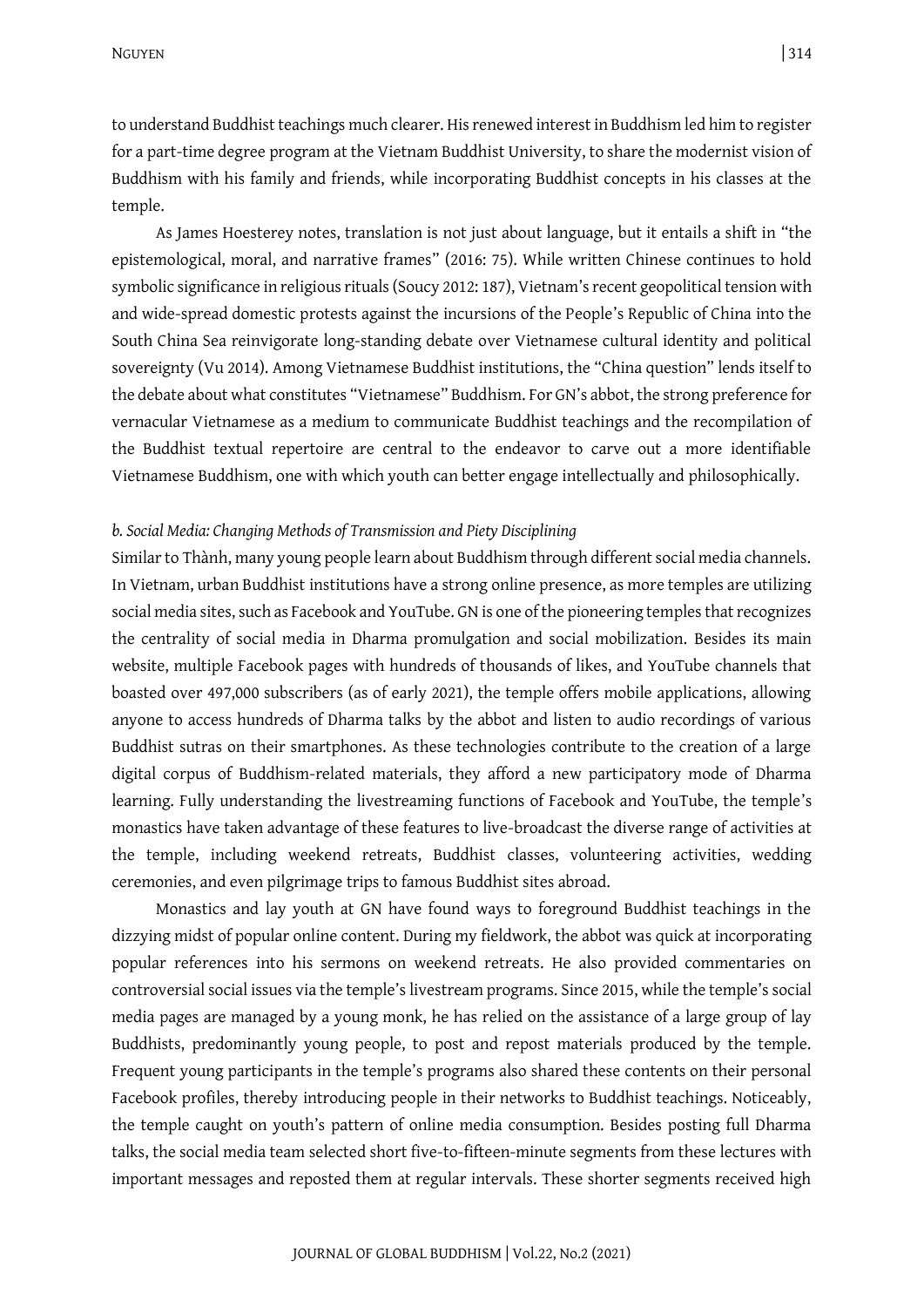number of online engagements via likes, comments, and shares because they worked well with Facebook's approach to "quick-bite" media consumption.

New social media platforms thus have allowed Buddhist monastics and youth to disseminate Buddhist teachings quickly and extensively. They also have afforded new modalities of piety disciplining. In the summer of 2019, for example, the temple's monastics and youth took to Facebook to criticize a popular music video. Entitled *"Độ ta không độ nàng"* (Why bless me, but not her), the song captured the lament of a young monk over the death of his previous love interest, a princess, who had committed suicide after being raped by a prince. Out of vengeance, the monk killed the assailant. Despite its popularity on social media, monastics and youth at GN strongly criticized the song lyrics for having mischaracterized Buddhism and offended the monastic community. In fact, the abbot completely rewrote the song lyrics to discuss instead the Buddhist teachings on non-attachment and compassion. The new song, while maintaining the same catchy melody, was recorded by a professional singer, and promoted across the temple's online platforms. The engagements of Buddhist monastics and lay youth with social media at GN, as such, constitute a form of "Buddhist technoculture" that is "invested in sharing and the social," while providing a framework to construct and enforce Buddhist piety through media consumption and exchanges (Tarocco 2017: 169).

### *c. Pedagogical Innovations: From Classroom Learning to Talk Shows*

**.** 

Besides the publication of Buddhist texts and Dharma propagation over social media, the weekly Buddhist classes and the weekend retreats at GN are important sites of Buddhist education. During my fieldwork, the temple offered a weekly basic Buddhism course, as well as an advanced one, and a sutra-specific course. The basic Buddhism class was the starting point for most lay Buddhists. The course had two components. On the one hand, it introduced students to basic Buddhist philosophies, including the Four Noble Truths, the Eightfold Path, dependent origination, as well as the historical spread of Buddhism. On the other hand, it incorporated transnational Buddhist meditation practices into the curriculum by teaching students the basics of vipassanā meditation and of Thích Nhất Hạnh's Plum Village's mindfulness practices.<sup>16</sup>

Many participants in these Buddhist classes were university students and young professionals. Noticeably, women in their twenties and thirties composed a large portion of the student population. In these classes, the monastic teachers utilized pedagogies similar to those found in a classroom setting. These monastics themselves have studied at secular and Buddhist universities in Vietnam and abroad. While lectures were delivered with the aid of PowerPoint and YouTube videos, the teachers encouraged small group discussions, debates, and presentations. During my time participating in one of these courses in 2017, I observed many spirited discussions surrounding Buddhist ethics and its applications to daily life. What stood out to me was, contrary to the common perception in Vietnam, as Soucy has documented, of female Buddhists being more active in

<sup>&</sup>lt;sup>16</sup> Vipassanā mediation and Thích Nhất Hạnh's Plum Village's mindfulness practices have been growing in popularity among young Buddhists in Ho Chi Minh City. As I have argued elsewhere (Nguyen 2020), the popularization of mindfulness and meditation stemmed partly from the increased interest in psychology and mental health in the city.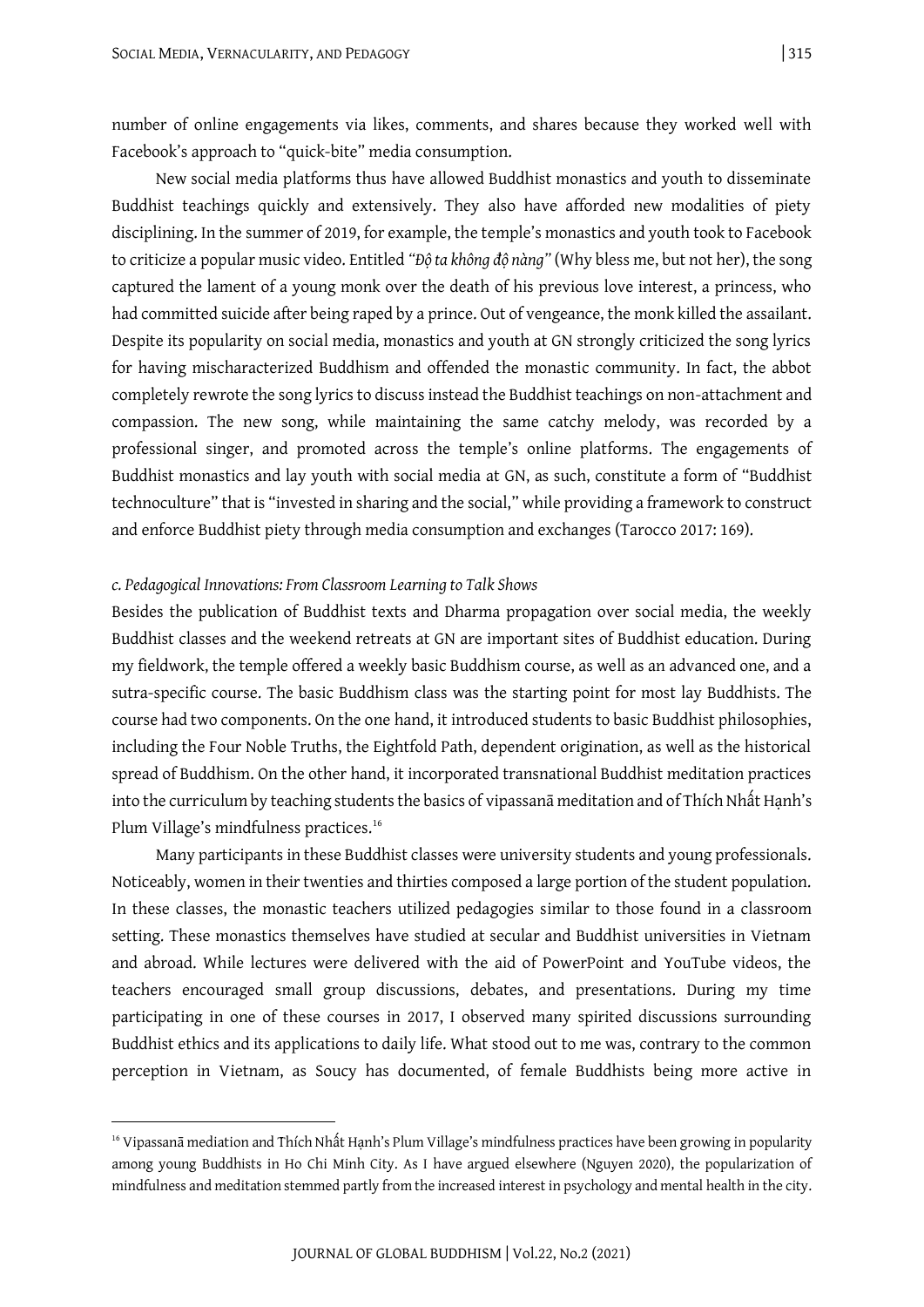devotional practices and not as involved in philosophical debates (2012: 163), young women in these courses were passionate about learning and discussing Buddhist teachings.

Although the monastic teachers still occupied a role of religious authority, they relied heavily on young Buddhists for the execution of the course materials. At the beginning of the basic course, for example, the teachers nominated two young students to be the "class presidents," who were responsible for the layout, printing, and distribution of the learning materials via Facebook and email. Every few weeks, instead of a regular lecture, the teachers held a Dharma forum, where students were encouraged to share problems from their daily lives. At the end of the course, students took an exam and received a certificate of completion. Unlike the precept certificates and lay cards given out by the Chogye sect in South Korea that serve as a requirement to be "officially recognized as a Chogye-affiliated Buddhist layperson" (Kaplan 2017: 152), receiving a certificate from GN does not bind one to a certain sect, school, or stream of Buddhism. Though some youth rarely returned to the temple after the course, many others continued to take other advanced courses, participate in the ritual of taking the three refuges and formally receive a Dharma name, and/or assist with other activities at the temple.

In my conversations with a few students who participated in the course, they found its systematic approach to Buddhism appealing. Tuyết, a third-year medical student in her early twenties, explained to me that after attending a few weekend retreats at the temple, she wanted a more structured introduction to Buddhism. Tuyết's family had followed Buddhism for a long time, but she described her family's approach to be more "superstitious." At the time of my interview with Tuyết in late 2017, she had finished the basic Buddhism course and was pursuing further Buddhist learning with the intention of following the monastic path. She revealed that her attraction to Buddhism was motivated by the suffering she had witnessed as a medical student. "Being a medical doctor . . . it does not help people end their suffering. If you are a dedicated doctor, you can cure patients of illnesses, but then they will return once their illnesses come back or when they contract other issues. It's a continuous cycle. Medicine is not appealing to me anymore, and so I have to search for another path," Tuyết shared. The basic Buddhism class at GN, in many ways, provided her with not only an introduction to Buddhism, but also a space for her to contemplate human suffering and to seek an alternative path.

Besides the classroom-based programs, GN offered weekend retreats for children (from three to thirteen) every Saturday afternoon and for adolescents and young adults (from fourteen to early thirties) on selected Sundays of the month.<sup>17</sup> An average of 500 young people attended these retreats, according to temple-reported statistics. While the young children retreat emphasized the teaching of proper lay Buddhists' bodily behaviors, the retreat for young adults entailed the learning of Buddhist Dharma through lectures given by monastics and "talk shows" with successful Buddhist intellectuals, businesspeople, and celebrities.

<sup>&</sup>lt;sup>17</sup> From 2016-early 2018, the young adult retreat was a full-day event on one selected Sunday of the month. Since April 2018, it has shifted to a half-day event that occurs every or every other Sunday afternoon depending on the month's program schedule.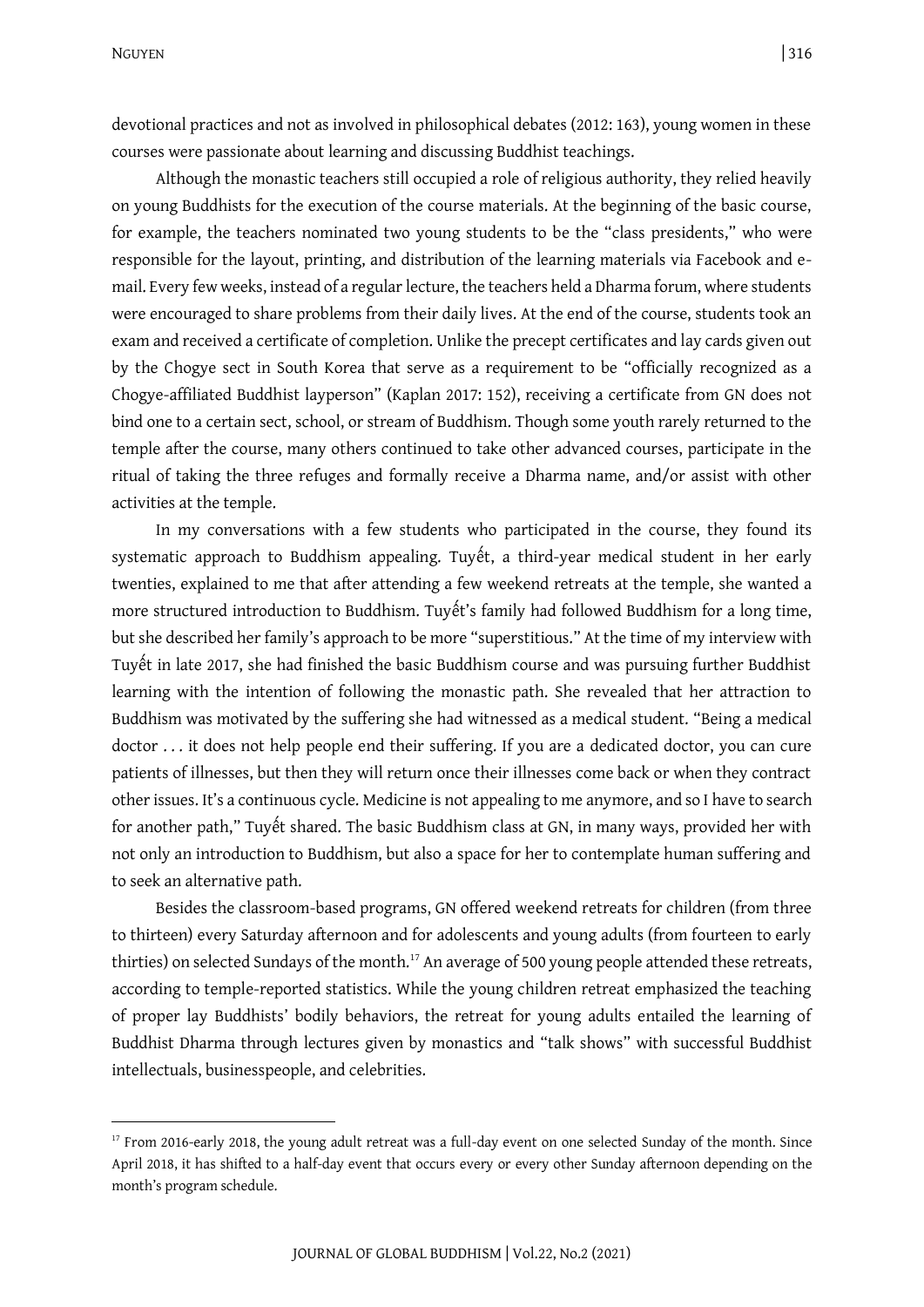The curriculum for the young children retreat was developed and implemented collaboratively by monastics and lay Buddhists, many of whom were young women with training in social work, psychology, or education. In this retreat, besides chanting, bowing, and basic sitting meditation, children learned about Buddhism through singing, dancing, and picture painting. They also learned important life skills, including self-protection, traffic safety regulations, and first aid. During my fieldwork, the temple's abbot and another young lay Buddhist were developing a textbook series to be used for later retreats. The young Buddhist told me that he consulted multiple sources, including the GĐPT's teaching materials, civic textbooks from the Vietnamese Ministry of Education and Training, "Dharma school" models from Buddhist groups in Singapore, Australia, the United States, and the United Kingdom, as well as the organizational structure of Catholic youth groups in the city. In one of our chats, he excitedly showed me pictures of Catholic youth organizations and explained that the Catholic youth programs are clearly structured into sequences from kindergarten to high school and beyond. He wanted to develop something similar for GN and had already crafted a proposal that received much support from the abbot.

While the young children retreat was aimed at introducing young children to Buddhism, the retreat for young adults was designed to inspire interest in Buddhism and address socio-emotional concerns of university students and young professionals. Here, young adults listened to Dharma lectures by prominent monastics in the city on Buddhist philosophies, but also on issues related to family, romantic relationships, mental health, and professional development. To attract youth's attendance, the temple added a "talk-show" series in which well-known successful lay Buddhists were invited to discuss how Buddhism had helped them in their personal and professional lives. These talk shows took the form of interviews between a monastic or an MC and the famous figure, allowing youth to learn about the life experiences of the public personality as they strove to be a good Buddhist and established themselves economically. The inclusion of lay Buddhist businesspeople, intellectuals, and celebrities illustrates the temple's effort to provide youth with guidance on how to be pious Buddhists while successfully navigating the challenges of the market economy. Similar to other programs, many young Buddhists actively contributed to the organization of the retreat, assisting with event registration, activity coordination, and outreach efforts through social media.

#### **Conclusion: Envisioning a New Vietnamese Buddhist Subjectivity and Community**

GN's educational programs demonstrate the collaborative efforts between monastics and lay Buddhist youth to craft a youth-oriented Buddhism in Ho Chi Minh City. Such a project, as I have shown, involves two simultaneous processes. Monastics and youth work together on the one hand, to transform Buddhist knowledge, practices, and pedagogies to respond to youth's life experiences, and on the other hand, to carve out an educational space in which youth want to actively participate. The goal of this form of lay Buddhist education is to create a new generation of self-reflexive and intellectual Buddhists who have a strong grasp of Buddhist teachings and identify themselves as *Phật tử*, as well as a lay community that participates in the administrative and educational functioning of Buddhist institutions.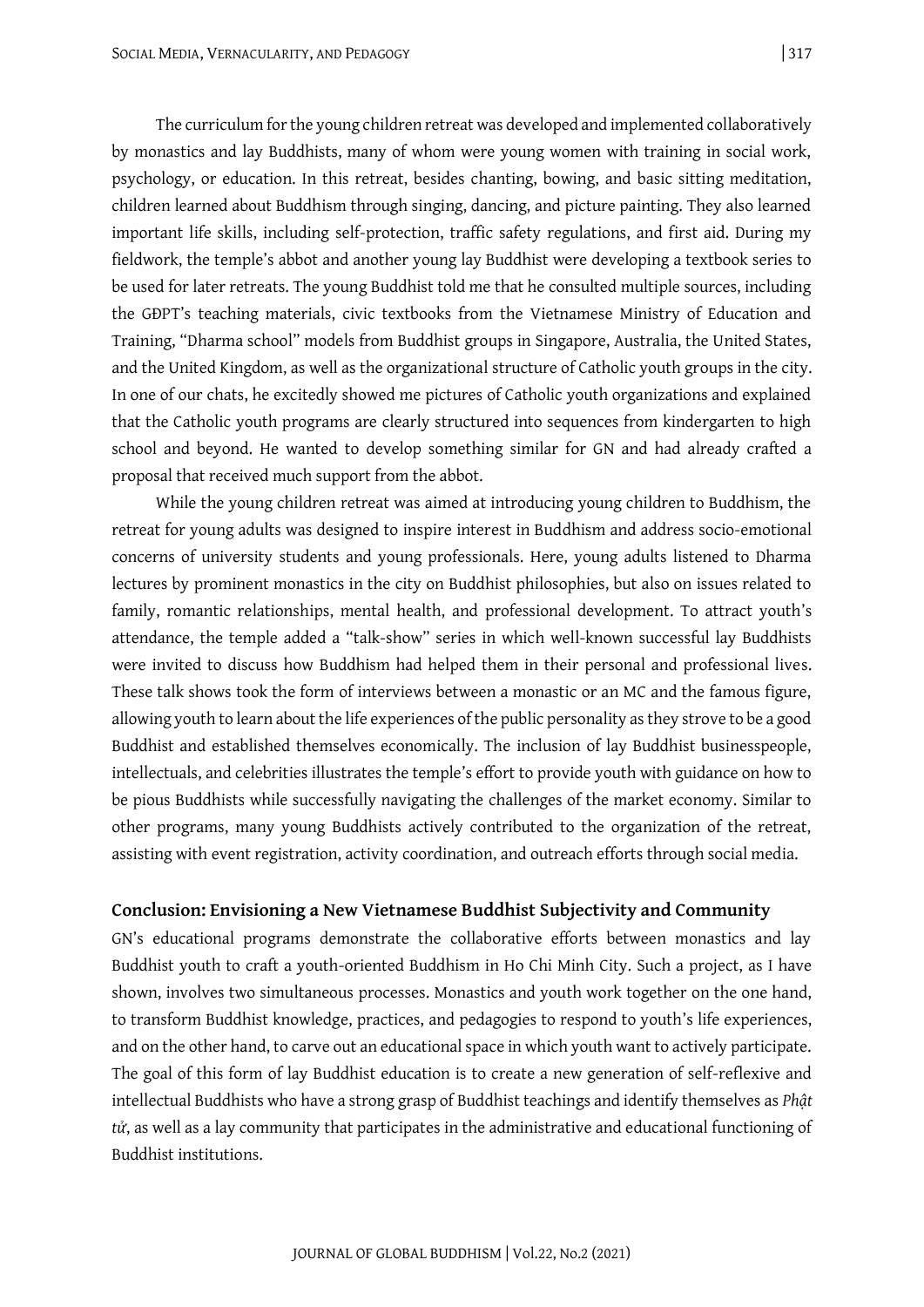Although it continues some of the key imperatives of the Buddhist Revival from the 1920s, GN's lay education project is constructed in response to a different kind of public sphere in which anti-China sentiments, new developments in communicative technologies, and the market economy shape the morale and life experiences of urban youth. While the conscious use of vernacular Vietnamese exemplifies an effort to "Vietnamize" Buddhism, monastics and lay youth draw on transnational vipassanā meditation and the Plum Village's mindfulness practices, new global forms of social media, and innovative pedagogies to render this Vietnamese Buddhism modernist and cosmopolitan. The programs at GN thus emerge out of the "confluences" of different transnational religious and non-religious "flows" (Tweed 2008: 54). At the same time, the vision of Vietnamese Buddhism promoted by GN reflects a conscious endeavor to regulate certain flows: in the temple's formulation, Vietnamese Buddhism needs to be "purified" of Chinese religio-cultural influences, while drawing more on the Pali canon and practices from Theravada traditions. This articulation exemplifies what Thomas Borchert (2008) has identified as the tension between national and transnational forms of Buddhism, in which Vietnamese Buddhism is constructed in relation to Vietnamese nationalistic politics and the shifting geopolitical relationships among Vietnam, China, and other Buddhist heartlands.

Moreover, rather than being antithetical to the Vietnamese state's "secular" market socialist ideologies, GN's programs encourage youth to approach Buddhism intellectually, while promoting engagement with the market economy. As I have argued elsewhere (Nguyen 2020), the visions of Buddhist subjectivity and community promoted by many urban Buddhist programs at times reinforce middle-class personhood. In the case of the educational programs above, the goal is to train a new generation of young lay Buddhists, who dedicate time to Buddhist learning and ethical cultivation. In post-reform Vietnam, these activities, as Ann Marie Leshkowich argues, can be linked to a form of middle-class religiosity (2006). Among many young Buddhists at GN, this middle-classness is still aspirational, as they endeavor to establish themselves socially and economically.

The modernist envisioning of Vietnamese Buddhism and the configuration of the temple's structure to encourage youth participation have allowed GN to gain a significant youth following. The active involvement of youth—many of whom were university students who had migrated from provinces outside of the city and were not financially or socially advantaged—in the design and implementation of the temple's educational programs, I argue, encourages us to rethink what "elite" Buddhism in Vietnam might mean. While the type of Buddhism promoted by the temple indeed corresponds to the modernist agendas of both the Buddhist revival and the Vietnamese state, it is constructed by not just highly educated monks and political elites, but also youth from many different backgrounds. In my conversations with these youths, I found that one key dimension to their attraction to Buddhist educational programs is the desire for self-cultivation, be it intellectually, spiritually, or ethically. The Buddhist programs offer sites where young men and women can engage in intellectual debates, foster social relationships and community, and contribute their skills and knowledge.

In this regard, young people at GN arguably represent what Tweed has referred to as "vernacular intellectualism," a concept that calls for a consideration of how ordinary devotees,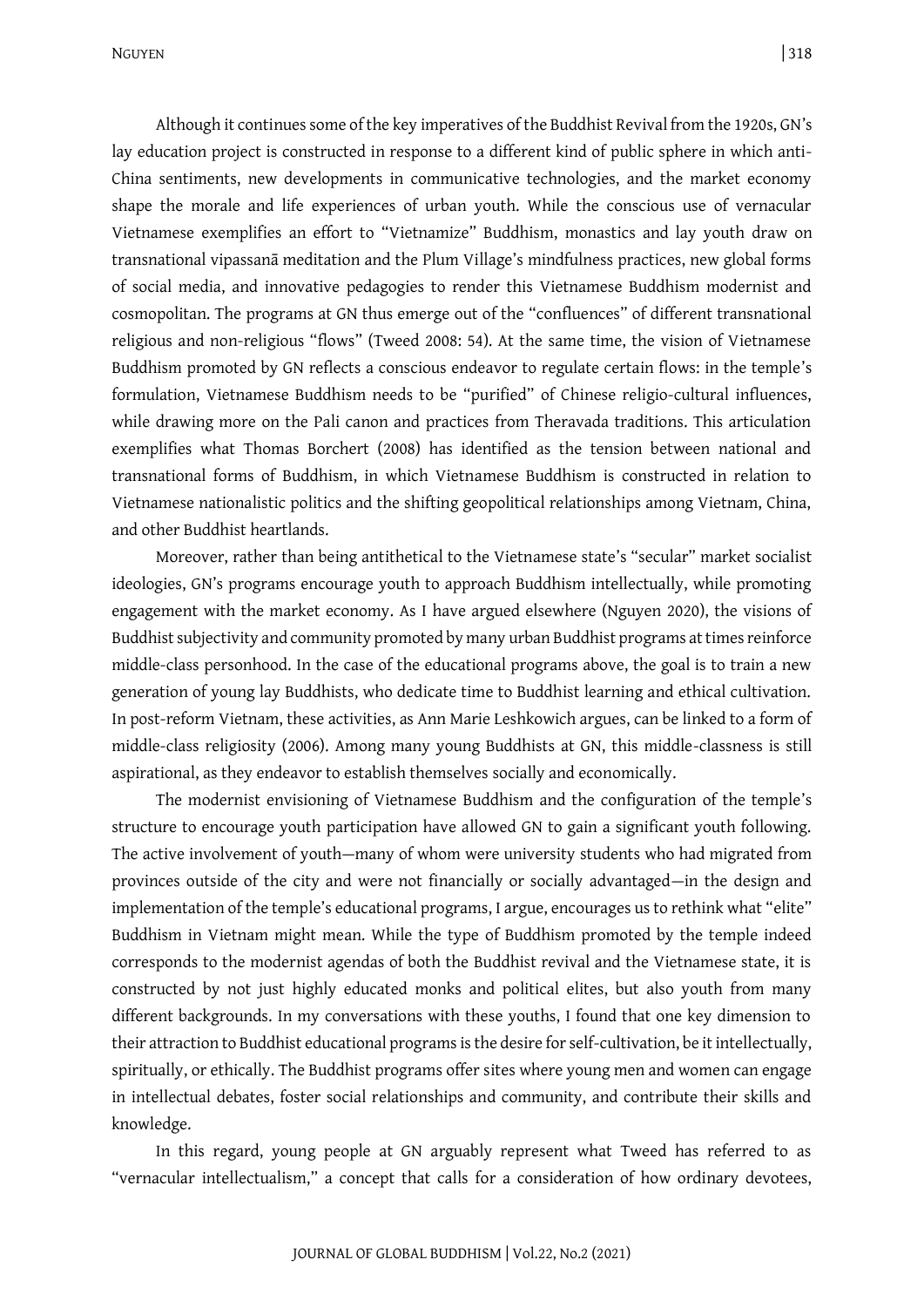including those typically ascribed to the realm of feeling and ritual like women, contribute to the domain of ideas and intellectual thinking (2010: 284). As I have shown, the lay Buddhist educational programs at GN are the results of the collaboration between monastics and young people, of the interplay between formal Buddhist learning and the life experiences and aspirations of many Vietnamese youth. Young women at the temple, in particular, demonstrated great interest in Buddhist learning and contributed actively to the formulation and implementation of Buddhist educational programs.

The heightened participation of youth in Buddhist education in Ho Chi Minh City is comparable to the rise of young people's interest in Buddhism in South Korea (Kim 2016; Kim and Choi 2016) and China (Fisher 2014). As many young people in Vietnam grow disenchanted with the Communist Party and restless with the pressures of the market economy, the new project of constructing a youthoriented, cosmopolitan, and identifiable Vietnamese Buddhism captures their imagination, allowing them to find new ways to craft themselves as ethical and socially engaged citizens. As such, among the young population in Ho Chi Minh City, "elite" modernist Buddhism can speak to "popular" aspirations among youth to carve out a religious space that allows for other modes of spiritual and community engagements, besides the predominant devotional practices.

#### **Acknowledgements**

I would like to express my sincere gratitude to the monastic teachers and lay Buddhists in Ho Chi Minh City who shared with me their valuable insights and allowed me to be part of their communities. I also want to thank the three special issue editors, the two anonymous reviewers, Robert Weller, Charles Lindholm, Merav Shohet, Annika Schmeding, and Anh Le for their comments on previous versions of the manuscript. The research and writing for this article were generously supported by fellowships from the University of Notre Dame's Global Religion Research Initiative and from the Boston University's Graduate Research Abroad Fellowship, the Center for the Humanities, and the Pardee Center for the Longer-Range Future.

#### **Corresponding author**

Dat Manh Nguyen Postdoctoral researcher, NIOD Institute for War, Holocaust and Genocide Studies [d.nguyen@niod.knaw.nl](mailto:d.nguyen@niod.knaw.nl)

### **References**

- Borchert, Thomas. 2008. "Worry for the Dai Nation: Sipsongpannā, Chinese Modernity, and the Problems of Buddhist Modernism." *The Journal of Asian Studies* 67 (1): 107–142.
- DeVido, Elise. 2007. "'Buddhism for This World:' The Buddhist Revival, 1920 to 1951." In *Modernity and Re-Enchantment: Religion in Post-revolutionary Vietnam*. Philip Taylor, ed.: 250–296. Singapore: ISEAS.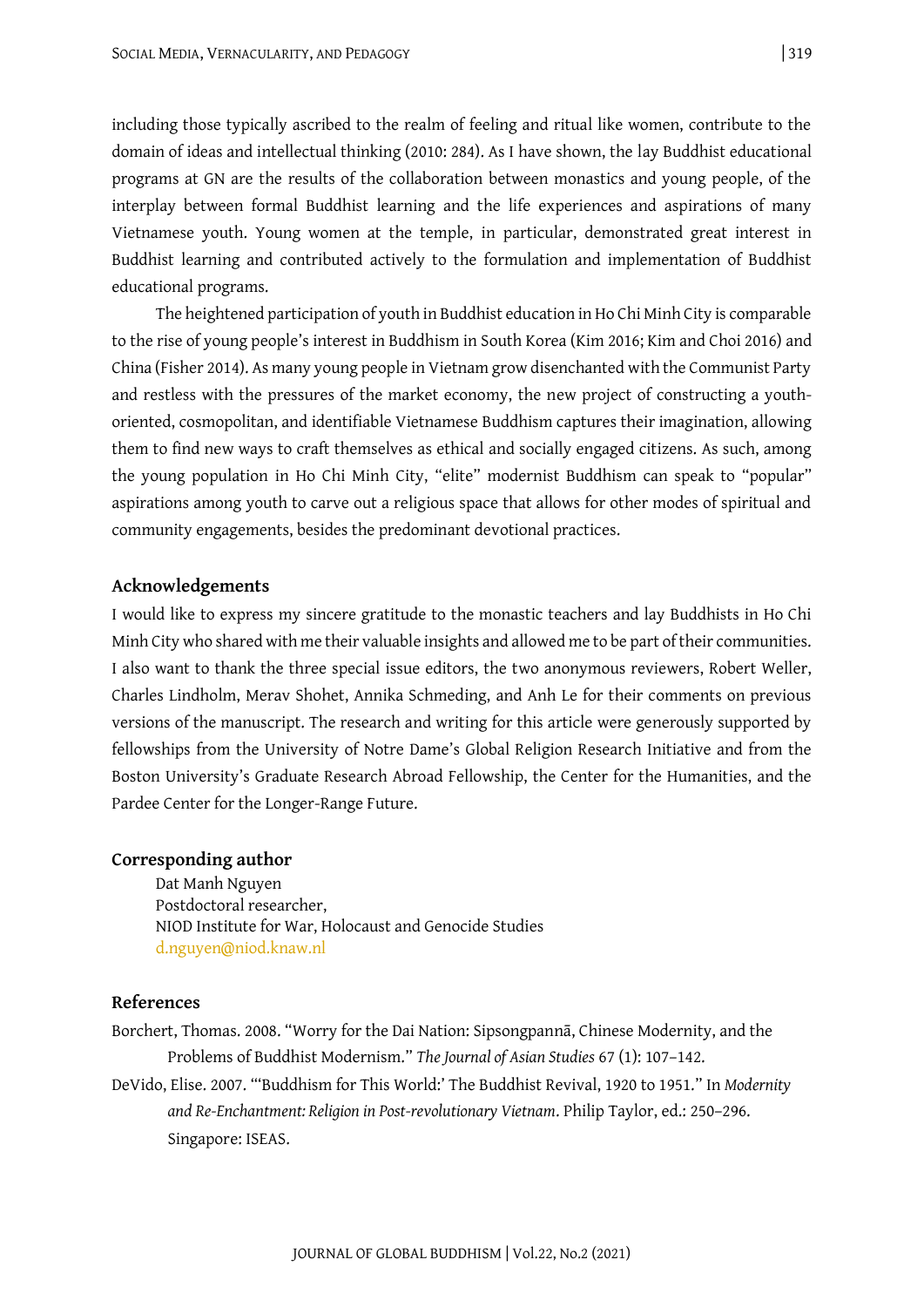- DeVido, Elise. 2009. "The Influence of Chinese Master Taixu on Buddhism in Vietnam." *Journal of Global Buddhism* 10: 413–458.
- Earl, Catherine. 2014. *Vietnam's New Middle Classes: Gender, Career, City*. Copenhagen: NIAS Press, Nordic Institute of Asian Studies.
- Fisher, Gareth. 2014. *From Comrades to Bodhisattvas: Moral Dimensions of Lay Buddhist Practice in Contemporary China*. Honolulu: University of Hawaiʻi Press.
- Hoesterey, James Bourk. 2016. *Rebranding Islam: Piety, Prosperity, and a Self-Help Guru*. Stanford: Stanford University Press.
- Kaplan, Uri. 2017. "Assembling the Laity: Standardizing Lay Buddhist Affiliation via Education in Contemporary Korea." *Journal of Korean Studies* 22 (1): 143–176.
- Kim, Hyun Mee. 2016. "Becoming a City Buddhist among the Young Generation in Seoul." *International Sociology* 31 (4): 450–466.
- Kim, Hyun Mee, and Si Hyun Choi. 2016. "Engaged Buddhism for the Curative Self among Young Jungto Buddhist Practitioners in South Korea." *Journal of Korean Religions* 7 (2): 11–36.
- King, Victor T., Phuong An Nguyen, and Nguyen Huu Minh. 2008. "Professional Middle Class Youth in Post-Reform Vietnam: Identity, Continuity and Change." *Modern Asian Studies* 42 (4): 783– 813.
- Le, Hoang Anh Thu. 2017. "Techniques of Death: Buddhist Practice, Femininity and Self-Cultivation at the Last Stage of Life in Vietnam." *The Asia Pacific Journal of Anthropology* 18 (2): 149–164.
- Leshkowich, Ann Marie. 2006. "Woman, Buddhist, Entrepreneur: Gender, Moral Values, and Class Anxiety in Late Socialist Vietnam." *Journal of Vietnamese Studies* 1 (1–2): 277–313.
- Marr, David G. 1984. *Vietnamese Tradition on Trial, 1920 - 1945*. Berkeley: University of California Press. McHale, Shawn Frederick. 2004. *Print and Power: Confucianism, Communism and Buddhism in the Making of Modern Vietnam*. Honolulu: University of Hawai'i Press.
- McLaughlin, Levi. 2019. *Soka Gakkai's Human Revolution: The Rise of a Mimetic Nation in Modern Japan*. Honolulu: University of Hawaiʻi Press.
- McMahan, David L. 2008. *The Making of Buddhist Modernism*. New York: Oxford University Press.
- Miller, Edward. 2015. "Religious Revival and the Politics of Nation Building: Reinterpreting the 1963 'Buddhist Crisis' in South Vietnam." *Modern Asian Studies* 49 (06): 1903–1962.
- Nguyen, Dat Manh. 2020. "Unburdening the Heart: Urban Therapeutic Buddhism and Youth Well-Being in Hồ Chí Minh City." *Journal of Vietnamese Studies* 15 (4): 63–98.
- Nguyen, Huong. 2017. "From Vanguards of Revolution to Vanguards of Consumption: Changing Conceptualizations of Adolescence in Contemporary Vietnam and Implications for Adolescent/Youth Services." *International Social Work* 60 (5): 1268–1285.
- Nguyen-Marshall, Van. 2015. "Student Activism in Time of War." *Journal of Vietnamese Studies* 10 (2): 43–81.
- Ngo, Hoang. 2015. *Building a New House for the Buddha: Buddhist Social Engagement and Revival in Vietnam, 1927–1951*. PhD diss., University of Washington.
- Ngo, Tam T. T. 2016. *The New Way: Protestantism and the Hmong in Vietnam*. Seattle: University of Washington Press.